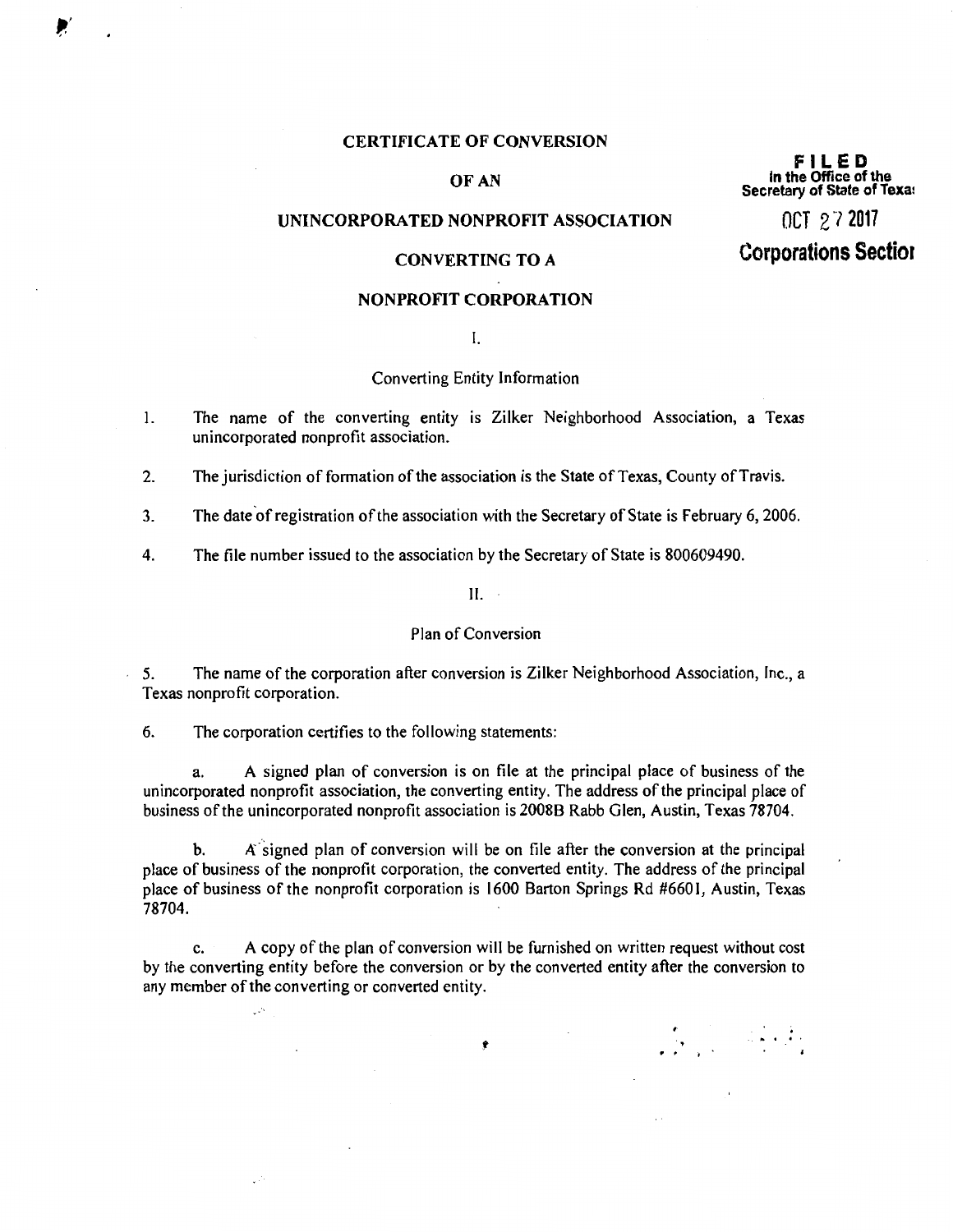### Certificate of Formation for the Converted Entity

The converted entity is a Texas nonprofit corporation. The Certificate of Formation of the 7. Texas nonprofit corporation is attached to this Certificate of Conversion as an attachment.

### $IV.$

### Approval of the Plan of Conversion

The plan of conversion has been approved as required by the laws of the State of Texas 8. and the governing documents of the converting entity.

V.

### **Effectiveness of Filing**

9. This document becomes effective when the document is accepted and filed by the Secretary of State.

 $VI.$ 

## **Tax Certificate**

The converted entity will be liable for and will pay any franchise taxes owed by the  $10<sub>1</sub>$ converting entity to the Texas Comptroller of Public Accounts.

VII.

#### Execution

The undersigned signs this document subject to the penalties imposed by law for the 11. submission of a materially false or fraudulent instrument.

Ý

Date:  $0t$  27 2017

CO.

**KADEFA HASANOVIC** My Notary ID # 130982560 Expires January 27, 2021 Im.  $10 - 27 - 17$ 

resident of the Zilker-Neighborhood Association County of Travis

On this 27 day of October before me, the undersigned notary public; personally appeared James Jack

known to me to be the person(s) whose name(s) is/are subscribed to the within instrument and acknowledged that he/she/they executed the same for the purposes therein contained."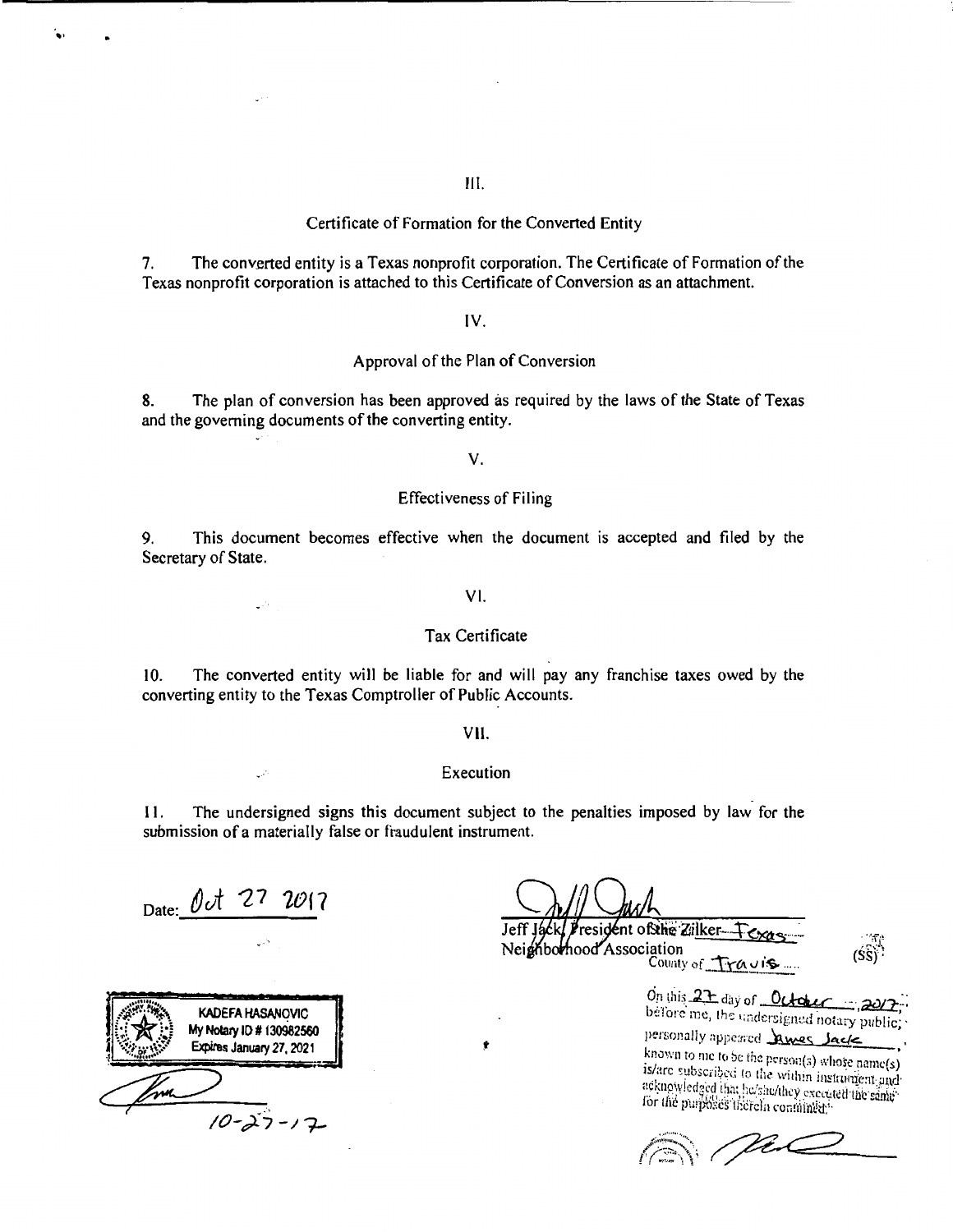# **PLAN OF CONVERSION FOR CONVERSION OF**

# **ZILKER NEIGHBORHOOD ASSOCIATION**

# **FROM A**

# **TEXAS UNINCORPORATED NONPROFIT ASSOCIATION**

## **TO A**

### **TEXAS NONPROFIT CORPORATION**

WHEREAS, Zilker Neighborhood Association was originally created as a Texas unincorporated nonprofit association in 1981; and

WHEREAS, Zilker Neighborhood Association originally registered and filed with the Texas Secretary of State as a Texas unincorporated nonprofit association on February 6, 2006; and

WHEREAS, the creation of Zilker Neighborhood Association as a Texas unincorporated nonprofit association does not allow it to take full advantage of 501(c)(4) status and does not offer all of the liability protections afforded to an incorporated entity; and

WHEREAS, the association's attorney assisted in the preparation of this Plan of Conversion, which meets the requirements of Texas Law, and recommended its adoption by the association's Executive Committee:

- 1. Zilker Neighborhood Association, a Texas unincorporated nonprofit association, will be the "converting entity" and will convert to Zilker Neighborhood Association, Inc., a Texas nonprofit corporation, as the "converted entity."
- 2. Zilker Neighborhood Association, a Texas unincorporated nonprofit association, as the converting entity will continue its existence in the organization form of the converted entity (that is, as a Texas nonprofit corporation).
- 3. Zilker Neighborhood Association, Inc. as a Texas nonprofit corporation will be created and operated in accordance with the laws of the State of Texas, the converted entity's jurisdiction of formation.
- 4. All ownership interests in the converting entity will be converted on a one-to-one basis without change into identical ownership interests in the converted entity.
- 5. The effective date of the conversion of ownership interests will be the date of approval of the Certificate of Conversion to be filed with the Texas Secretary of State.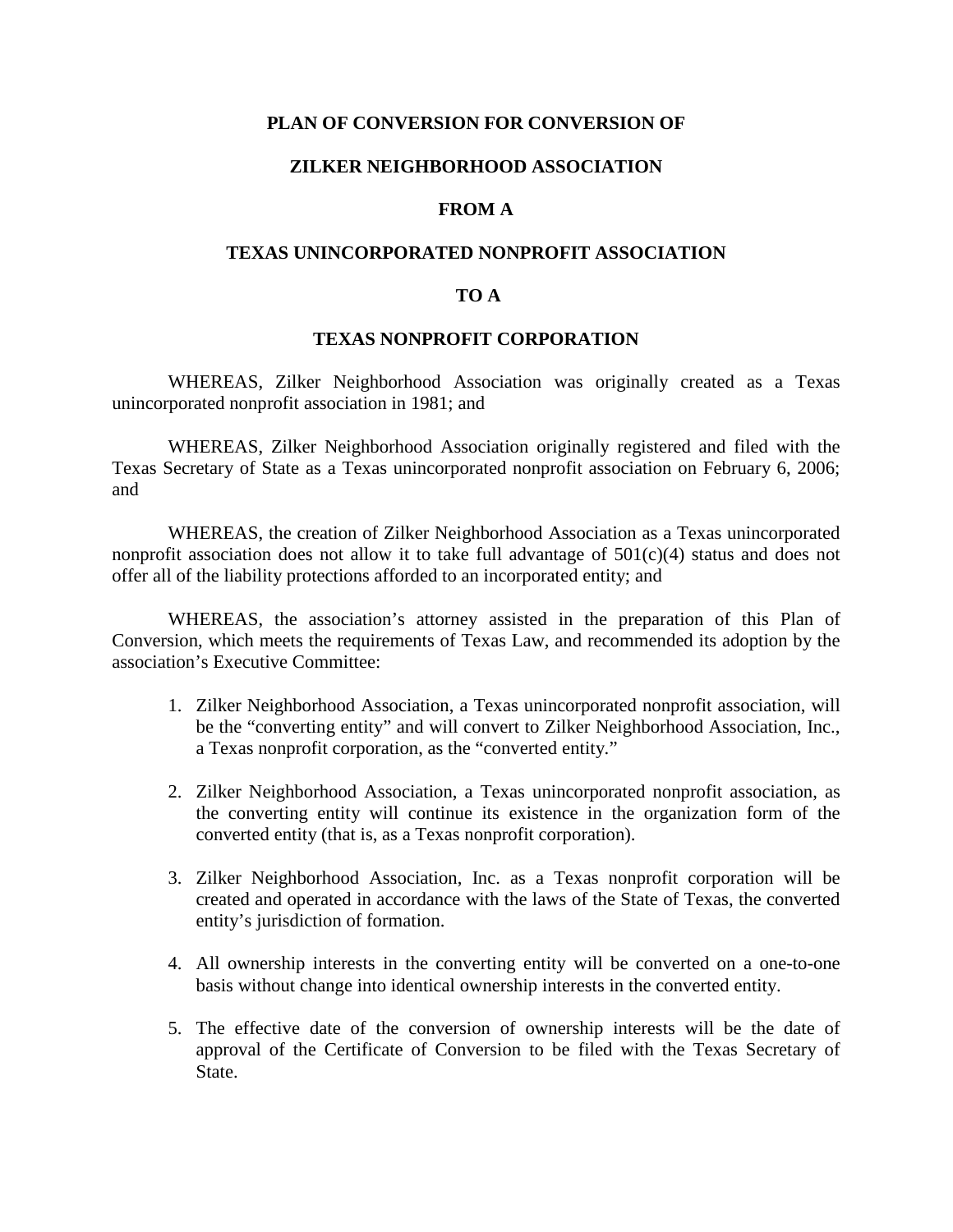- 6. The Certificate of Conversion is attached to and incorporated herein as an integral part of this Plan of Conversion.
- 7. All other operational provisions heretofore adopted by the converting entity shall be deemed to have been adopted in their entirety by the converted entity without change.
- 8. All rights, title and interests to all property owned by the converting entity shall continue to be owned, subject to existing liens or other encumbrances on the property, by the converted entity without reversion or impairment or further act or deed or any transfer or assignment having occurred, all as provided by applicable law; and
- 9. All liabilities and obligations of the converting entity are and shall be continuing liabilities and obligations of the converted entity in the new organizational form without impairment or diminution because of the conversion, all as provided by applicable law.

Approved unanimously by the Executive Committee of the Zilker Neighborhood Association, a Texas unincorporated nonprofit association, the \_\_\_\_ day of October, 2017.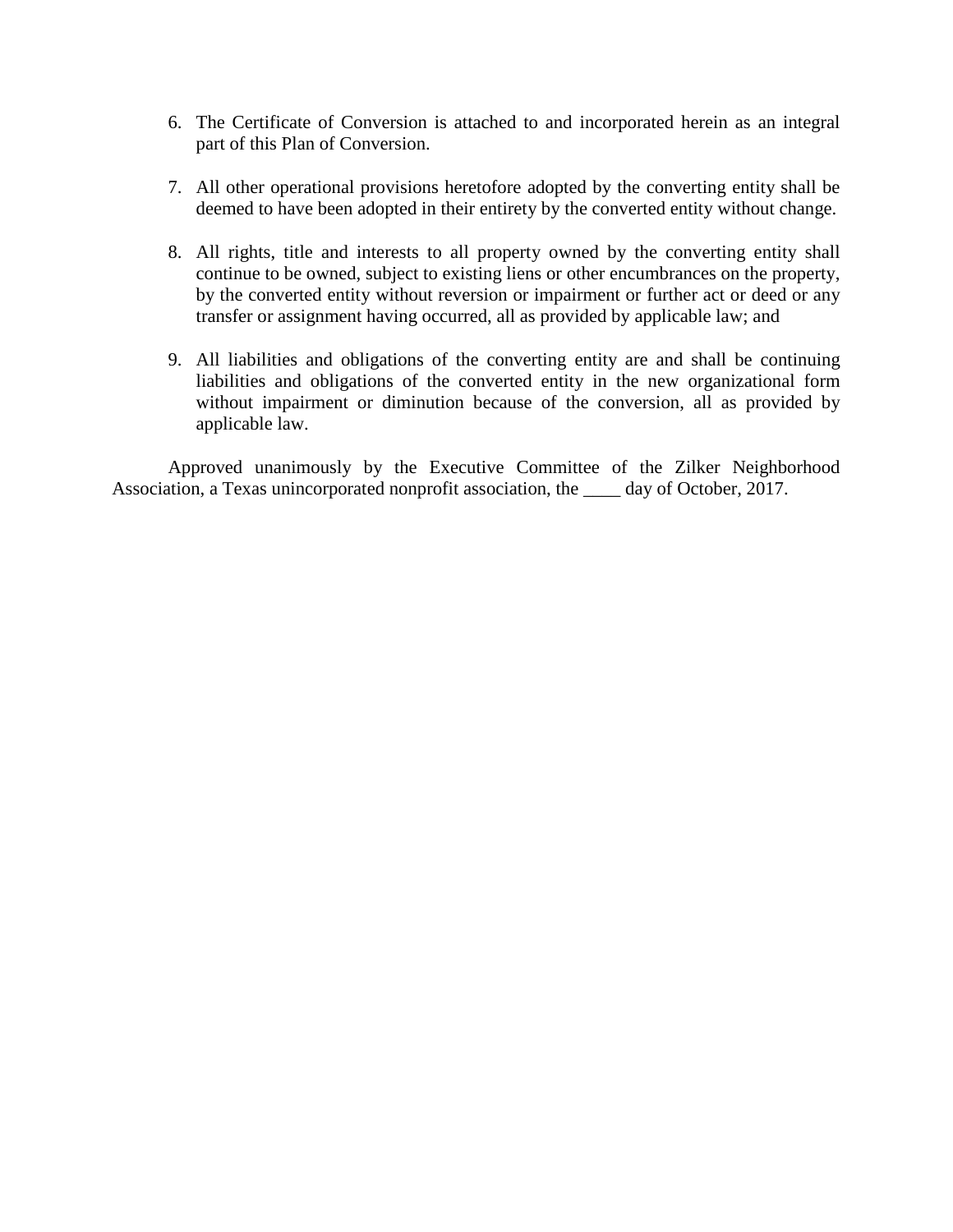# **CERTIFICATE OF FORMATION**  $\Omega$ F ZILKER NEIGHBORHOOD ASSOCIATION, INC.

We, the undersigned natural persons twenty-one years or more, at least two of whom are citizens of the State of Texas, acting as incorporator of a corporation under the Texas Non-Profit Corporation Act, hereby adopt the following Certificate of Formation for such corporation.

### **ARTICLE 1. NAME**

The name of the corporation is ZILKER NEIGHBORHOOD ASSOCIATION, INC.

#### **ARTICLE 2. ORGANIZATION**

FILED In the Office of the Secretary of State of Texa:

OCT 27 2017

# **Corporations Section**

The corporation is a nonprofit corporation organized pursuant to the Texas Non-Profit Corporation Act.

### **ARTICLE 3. CONVERSION**

The corporation is being formed pursuant to a plan of conversion:

- 1. The name of the converting entity is Zilker Neighborhood Association, a Texas unincorporated nonprofit association.
- 2. The address of the principal place of business of the unincorporated nonprofit association is 2008B Rabb Glen, Austin, Texas 78704. The name and address of its current registered agent is Lorraine Atherton, 2009 Arpdale St, Austin Texas 78704.
- 3. The date of registration of the unincorporated nonprofit association with the Secretary of State was February 6, 2006.
- 4. The jurisdiction of formation of the unincorporated nonprofit association is the State of Texas, County of Travis.
- 5. The file number issued to the unincorpoated nonprofit association by the Secretary of State is 800609490.

### **ARTICLE 4. DURATION**

The period of duration of the corporation is perpetual.

#### **ARTICLE 5. PURPOSES**

The purposes for which the corporation is organized are:

يبي

To seek to improve the quality of life in the neighborhood in matters of land use, environmental protection, public services, consumer protection, preservation of the historic and unique character of the community;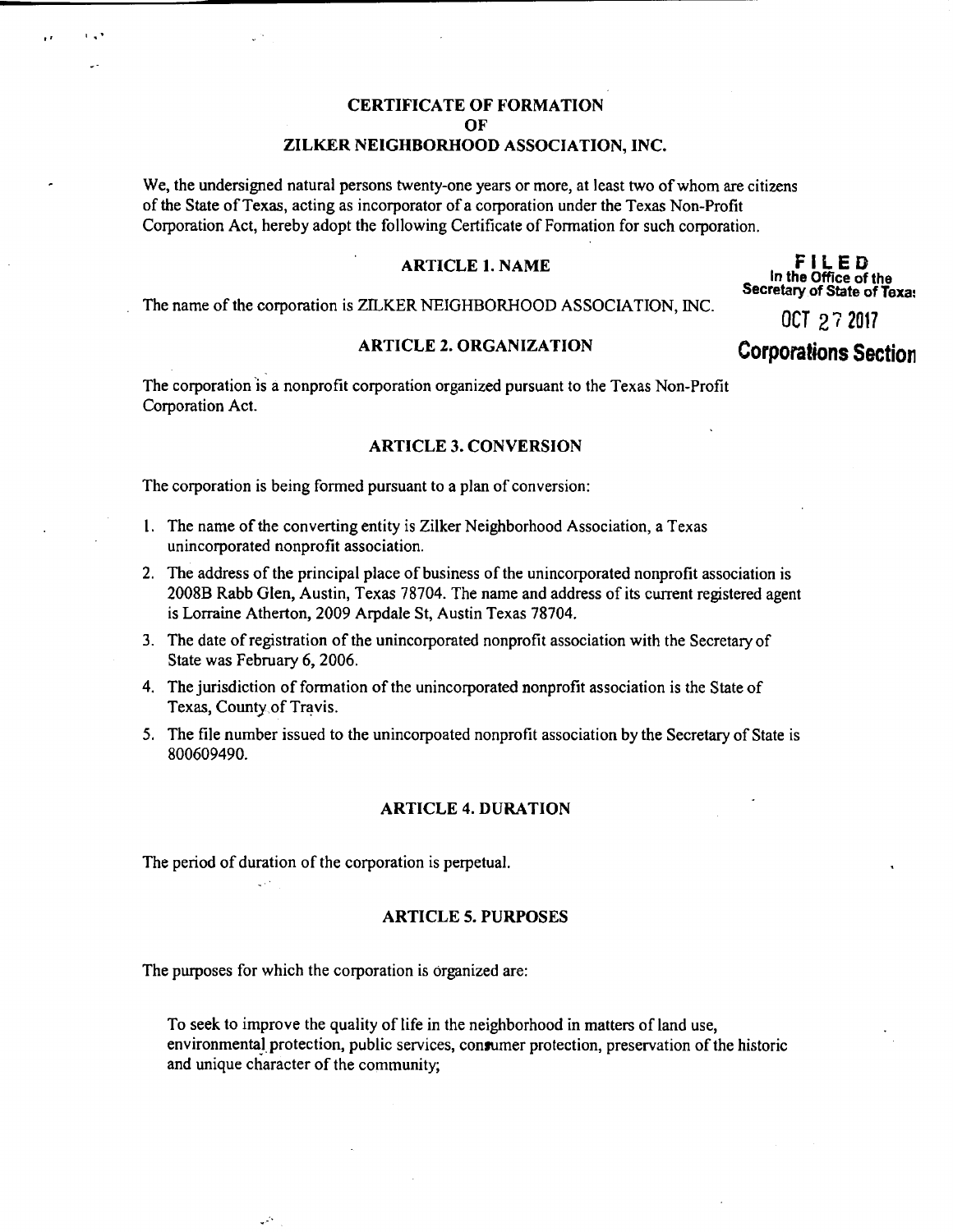To seek to provide support in other matters of neighborhood concern;

To promote and participate in the civic life of the city; and

In general, to transact any and all lawful business for which corporations may be incorporated under the Texas Non-Profit Corporation Act provided such transactions shall be in conformance with and in furtherance of the above mentioned purposes and the promotion of social welfare within the meaning of section  $501(c)(4)$  of the Internal Revenue Code

### **ARTICLE 6. REGISTERED OFFICE AND AGENT**

The street address of the initial registered office of the corporation is 1600 Barton Springs Rd #6601, Austin TX 78704, and the name of its initial registered agent at such address is Gary Hamilton.

### **ARTICLE 7. MEMBERSHIP**

The nonprofit corporation shall have members.

### **ARTICLE 8. MANAGEMENT**

The management of the affairs of the corporation is vested in the Executive Committee (i.e., the Board of Directors). The manner in which the Executive Committee shall be elected or appointed shall be provided in the By-Laws of the corporation. The number of Executive Committee members constituting the initial Executive Committee and the names and addresses of the persons who are to serve as Executive Committee members until their successors are elected and qualified are:

#### **Name**

فأتران

### **Address**

| المحربي<br>Jeff Jack | 2008B Rabb Glen St, Austin TX 78704           |
|----------------------|-----------------------------------------------|
| Dave Piper           | 607 Jessie St, Austin TX 78704                |
| Bobby Rigney         | 1902 Anita Dr, Austin TX 78704                |
| Gary Hamilton        | 1600 Barton Springs Rd #6601, Austin TX 78704 |
| David King           | 1808 Kerr St, Austin TX 78704                 |
| Pat Cramer           | 2011 Goodrich Ave, Austin TX 78704,           |
| Katy Fendrich $\sim$ | 1115 Kinney Ave #14, Austin TX 78704          |
| Lorraine Atherton    | 2009 Arpdale St, Austin TX 78704              |
| <b>Bruce Wiland</b>  | 1510 Oxford Ave, Austin TX 78704              |
| Gail Rothe           | 1705 Margaret St, Austin TX 78704             |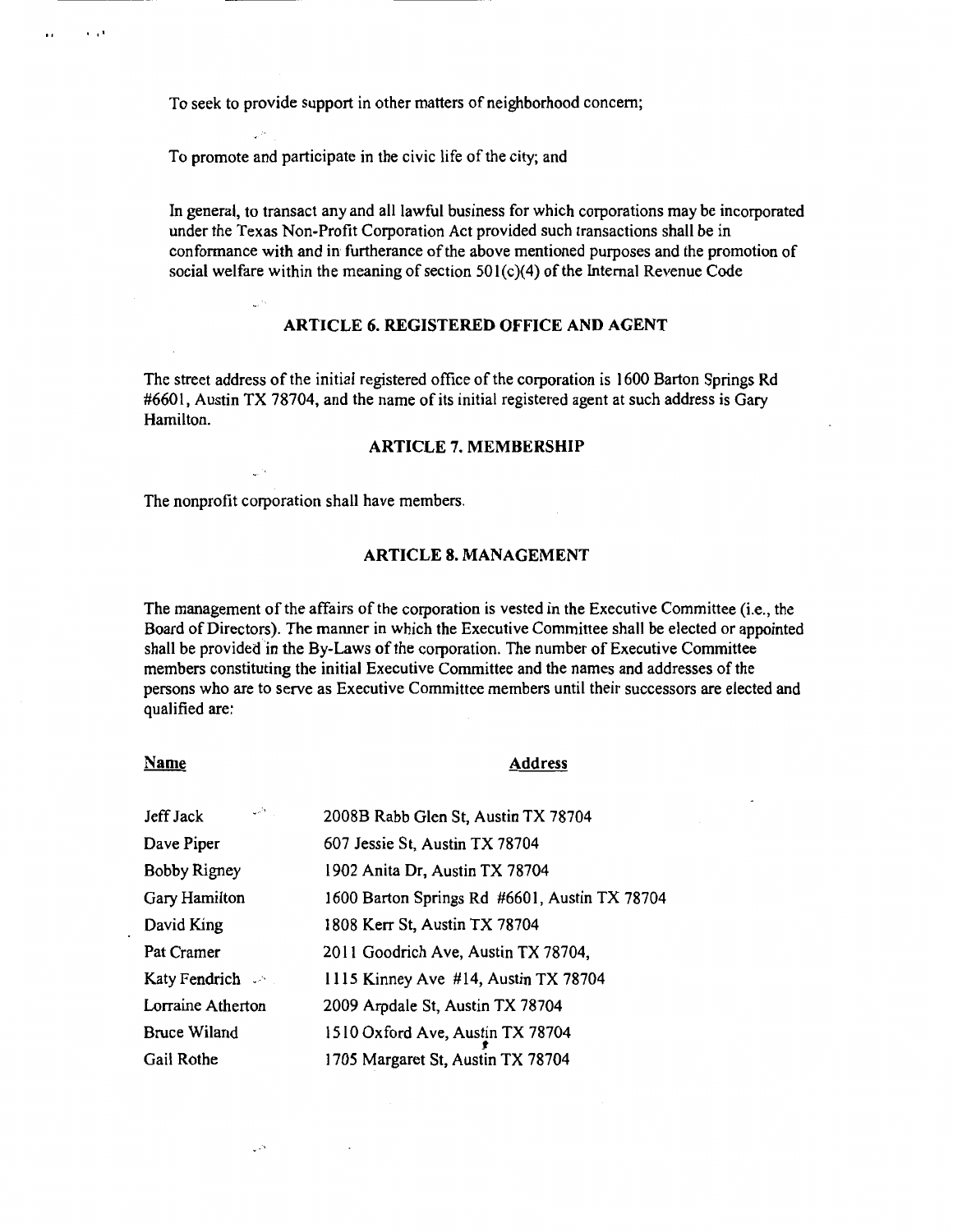# **ARTICLE 9. BY-LAWS**

 $\cdot$   $\cdot$ 

The By-Laws of the Corporation shall govern the manner by which the Corporation shall be managed. The By-Laws shall provide the qualifications, manner of selection, duties, terms, and other matters relating to the elected Officers and the management of the Corporation. The initial By-Laws of the Corporation shall be the By-Laws as adopted and amended on February 28, 2005 by the Zilker Neighborhood Association, a Texas unincorporated nonprofit association. The Membership is vested with the power to alter, amend, or repeal the By-Laws or adopt new By-Laws.

# ARTICLE 10. LIMITATION ON LIABILITY OF MANAGING BODY

No Executive Committee member shall be liable to the Corporation or members, the State of Texas or any member of the public for monetary damages for an act or omission in their official capacity on behalf of the Corporation except as otherwise provided by Texas law. No Executive Committee member shall be liable to the Corporation or members for monetary damages for any act or omission in their official capacity on behalf of the Corporation except that this Article does not eliminate or limit the liability to the extent the Executive Committee member is found liable for: (a) an act or omission not in good faith that constitutes a breach of duty to the Corporation or an act or omission that involves intentional misconduct or a knowing violation of the law; (b) a transaction from which an Executive Committee member received an improper benefit, whether or not the benefit resulted from an action taken within the scope of their office; or (c) an act or omission for which the liability of an Executive Committee member is expressly provided by statute.

If applicable provisions of the Texas Business Organizations Code are amended after the date of the adoption of this Certificate of Formation to authorize action further eliminating or limiting the personal liability of Executive Committee members, then the liability of an Executive Committee member of the Corporation shall be eliminated or limited to the fullest extent permitted by such statues, as so amended. Any repeal or modification of the foregoing paragraph shall not adversely affect any right of protection of an Executive Committee member of the Corporation existing at the time of such repeal or modification.

### **ARTICLE 11. INDEMNIFICATION**

The Corporation may indemnify a person who was, is, or is threatened to be made a named defendant or respondent in litigation or other proceedings because the person is or was an Executive Committee member or other person related to the Corporation as provided by the provisions of the Non-Profit Act governing indemnification. The Membership may define in the By-Laws the requirements and limitations for the Corporation to indemnify Executive Committee members or others related to the Corporation.

ŧ

دنيره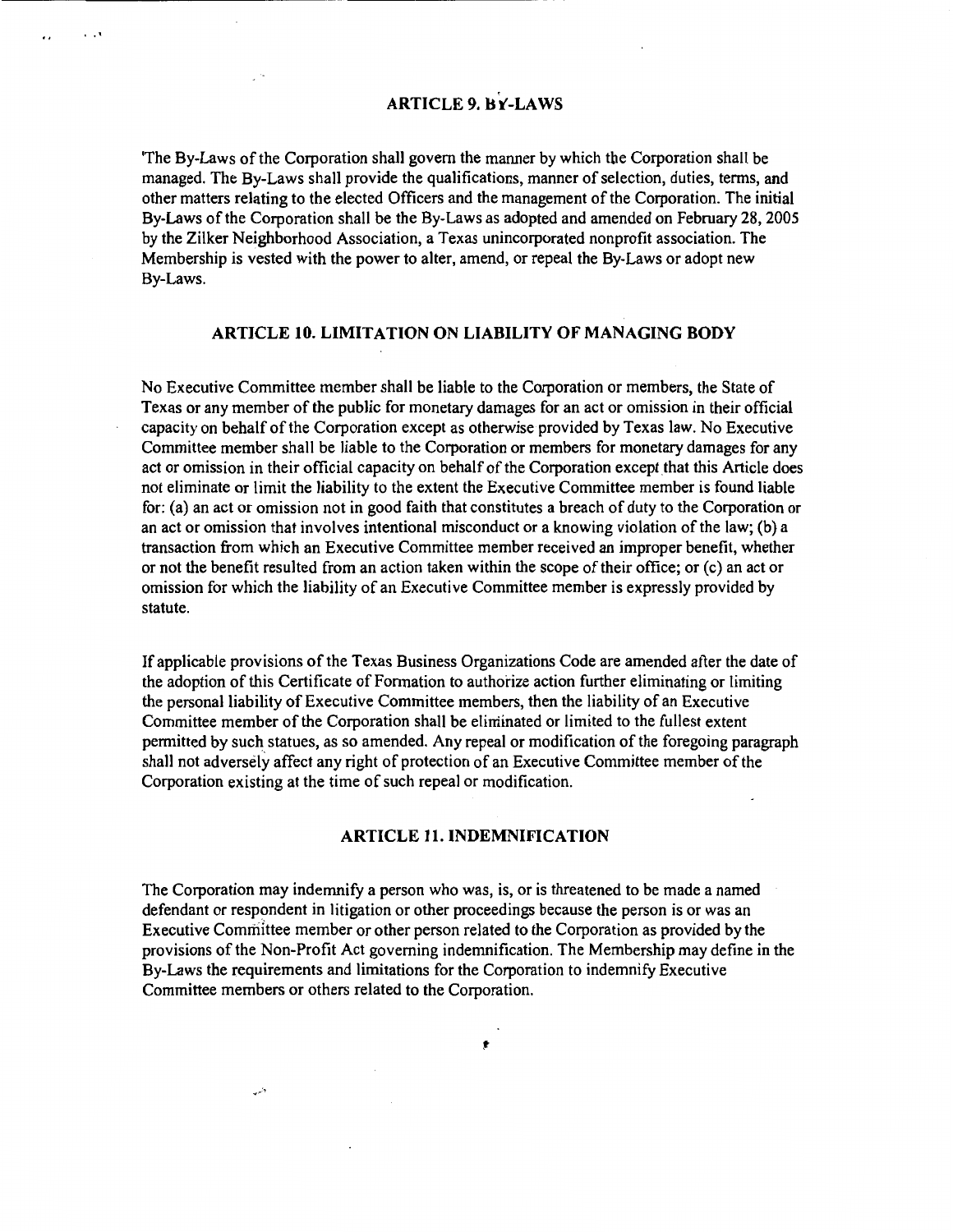### ARTICLE 12. AMENDMENTS TO ARTICLES OF INCORPORATION

These Articles of Incorporation may be amended by a two-thirds (2/3) vote of the Membership present at a duly called meeting of the Corporation at which a quorum is present and the notice of which has been provided at least thirty (30) days prior to the meeting accompanied by the text of the proposed amendment or amendments.

# **ARTICLE 13. DISSOLUTION**

Only the Membership may dissolve the Corporation. This Corporation may be dissolved by a three-fourths (3/4) vote of the Membership present at a duly called meeting of the Corporation at which a quorum is present and the notice of which has been provided at least 30 days prior to the meeting accompanied by the text of the resolution to dissolve.

In the event of dissolution of the corporation, the property and assets thereof, after providing for all obligations and liabilities of the corporation, shall be distributed to the Zilker Elementary School Library, or in the event that the Zilker Elementary School Library no longer exists, for one or more exempt purposes within the meaning of section 501(c)(3) of the Internal Revenue Code, or the corresponding section of any future federal tax code, or shall be distributed to the federal government, or to a state or local government, for a public purpose, as determined by the Board. Any such assets not so disposed of shall be disposed of by a Court of Competent Jurisdiction of the county in which the principal office of the corporation is then located, exclusively for such purposes or to such organization or organizations, as said Court shall determine, which are organized and operated exclusively for such purposes.

### **ARTICLE 14. INCORPORATORS**

The name and address of the incorporators are:

ال المجاني<br>ال

وران

فأعال

| Name                 | <b>Address</b>                                |  |
|----------------------|-----------------------------------------------|--|
| Jeff Jack            | 2008B Rabb Glen St, Austin TX 78704           |  |
| Gary Hamilton $\sim$ | 1600 Barton Springs Rd #6601, Austin TX 78704 |  |

### **ARTICLE 15. EFFECTIVENESS OF FILING**

 $\bullet$ 

This document becomes effective when the document is filed by the Secretary of State.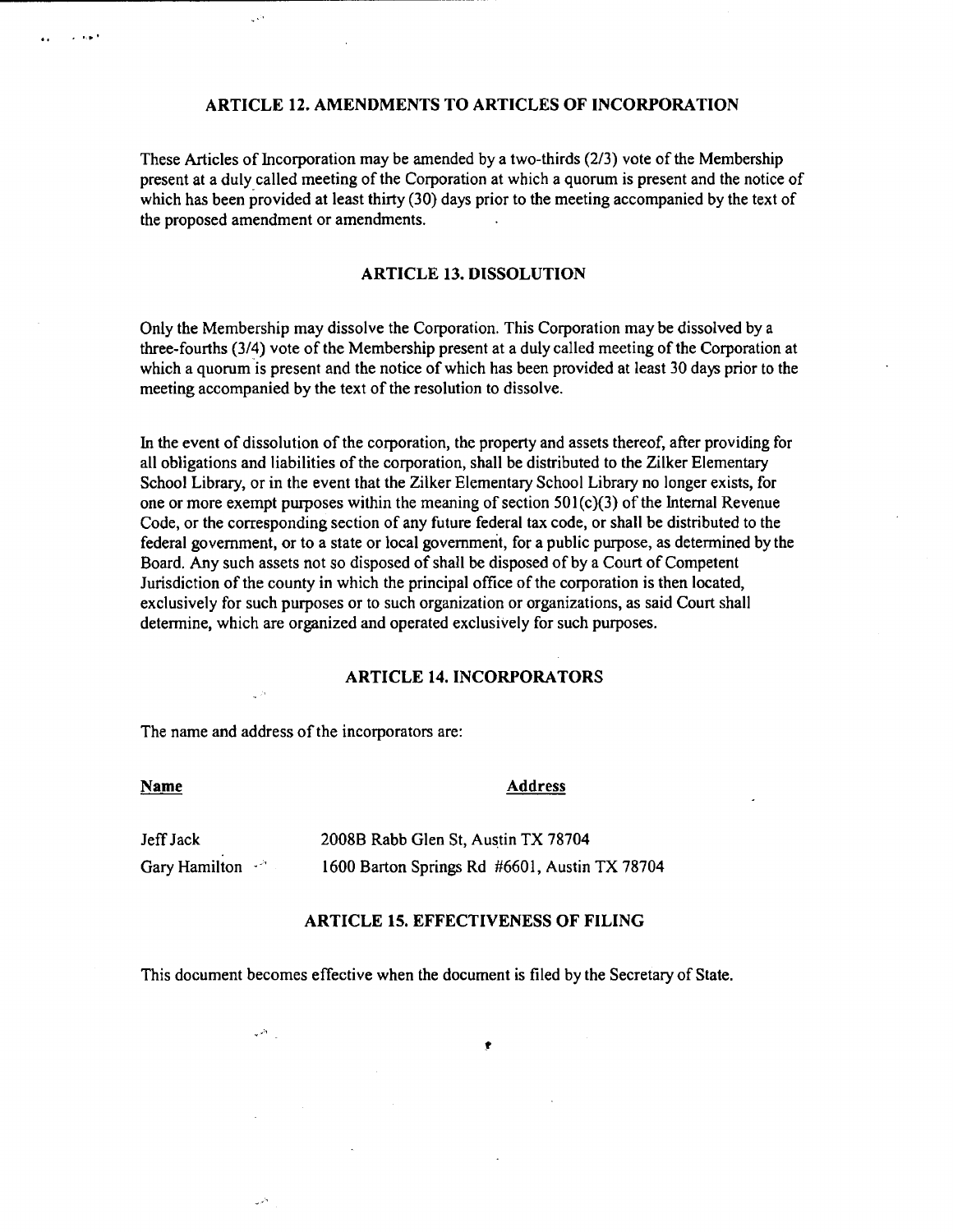IN WITNESS WHEREOF, we have hereunto set our hands, this day of October 2017.

**GARY HAMI** 

**STATE OF TEXAS** ş

 $1.111$ 

COUNTY OF TRAVIS §

I,  $\frac{V_{\alpha}V_{\beta}f_{\alpha} + V_{\alpha\beta}V_{\beta}C_{\beta}}{V_{\alpha}}$ , a Notary Public in and for Travis County, Texas, do hereby certify that on this the  $2\pi$  day of  $C_{\alpha\beta}V_{\beta}$ , 2017, personally appeared before me Jeff Jack and Gary Hamilton, who, each by me being duly sworn, severally declared that they are the persons who signed the foregoing document as incorporators, and that the statements therein contained are true.

IN WITNESS WHEREOF, I have hereunto set my hand and seal the day and year above written.



فالديد

NOTARY PUBLIC IN AND FOR TRAVIS COUNTY, TEXAS

My commission expires:

 $1n, 27, 3021$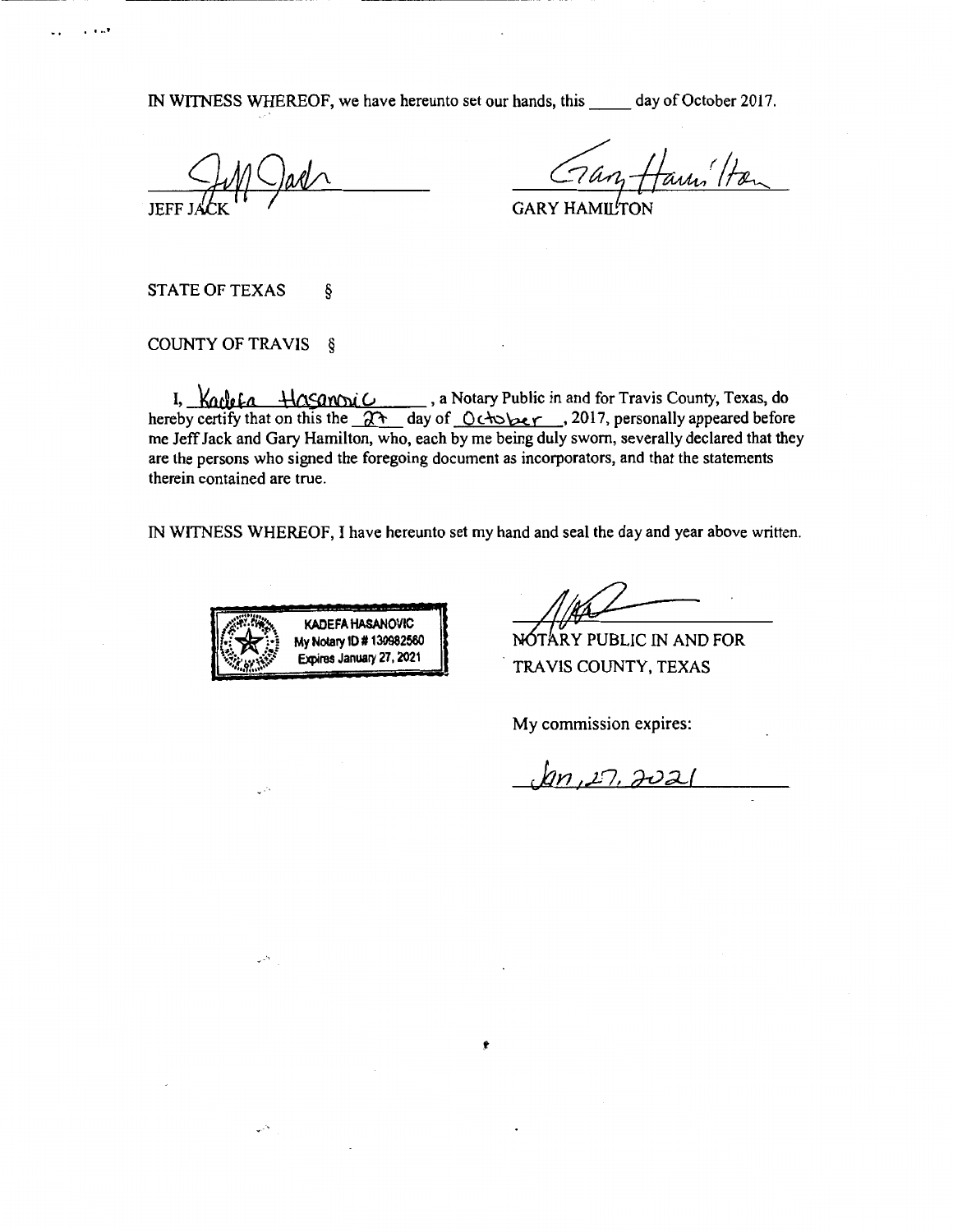| <b>Form 509</b><br><b>(Revised 06/15)</b>  |                                          |  |
|--------------------------------------------|------------------------------------------|--|
| Submit with relevant filing<br>instrument. |                                          |  |
|                                            | <b>Consent to Use</b><br>of Similar Name |  |
| <b>Filing Fee: None</b>                    |                                          |  |

(1) Zilker Neighborhood Association, File Number 800609490

*Name and file number of the entity or individual who holds the existing name on file with the secretary of state*

consents to the use of

(2) Zilker Neighborhood Association, Inc.

*Proposed name* 

 as the name of a filing entity or foreign filing entity in Texas for the purpose of submitting a filing instrument to the secretary of state.

(3) The undersigned certifies to being authorized by the holder of the existing name to give this consent. The undersigned signs this document subject to the penalties imposed by law for the submission of a materially false or fraudulent instrument.

Note: The name change is simply to allow the conversion of the unincorporated Zilker Neighborhood Association to the incorporated Zilker Neighborhood Association, Inc.

Date:

Signature of Authorized Person

Jeff Jack

Name of Authorized Person (type or print)

President Title of Authorized Person, if any (type or print)

State of \_\_\_\_\_\_\_\_\_\_\_\_\_\_

County of \_\_\_\_\_\_\_\_\_\_\_\_

| This instrument was acknowledged before me on | hv     |  |                             |  |
|-----------------------------------------------|--------|--|-----------------------------|--|
|                                               | (date) |  | (name of authorized person) |  |

 $(Seal)$ 

Notary Public's signature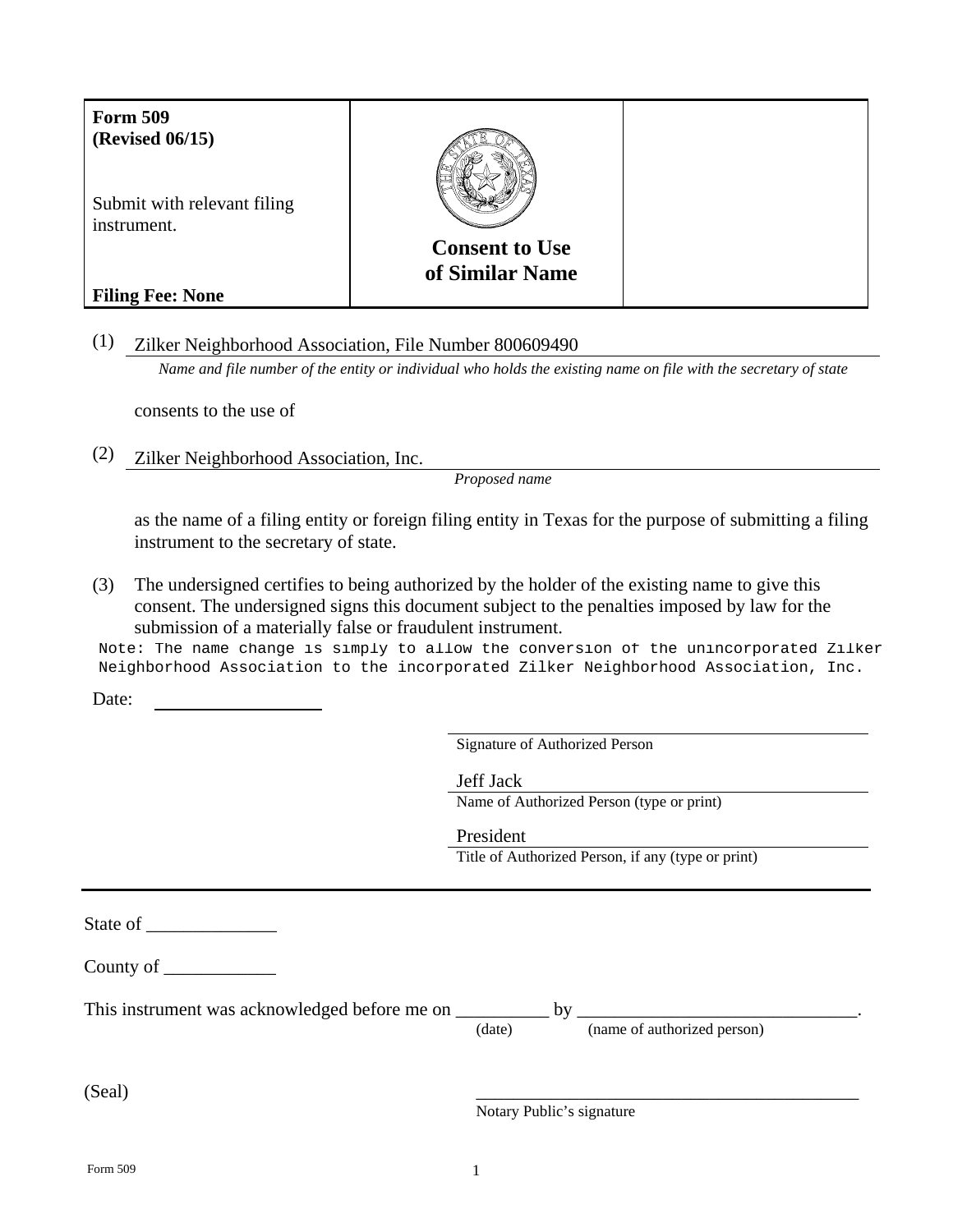**Corporations Section** P.O.Box 13697 Austin. Texas 78711-3697



**Office of the Secretary of State** 

# **CERTIFICATE OF CONVERSION**

The undersigned, as Secretary of State of Texas, hereby certifies that a filing instrument for

Zilker Neighborhood Association File Number: [Entity not of Record, Filing Number Not Available]

Converting it to

ZILKER NEIGHBORHOOD ASSOCIATION, INC. File Number: 802848716

has been received in this office and has been found to conform to law. ACCORDINGLY, the undersigned, as Secretary of State, and by virtue of the authority vested in the secretary by law, hereby issues this certificate evidencing the acceptance and filing of the conversion on the date shown below.

Dated: 10/27/2017

Effective: 10/27/2017

| F, |  |
|----|--|
|    |  |

Rolando B. Pablos Secretary of State

Come visit us on the internet at http://www.sos.state.tx.us/ Fax: (512) 463-5709 TID: 10340